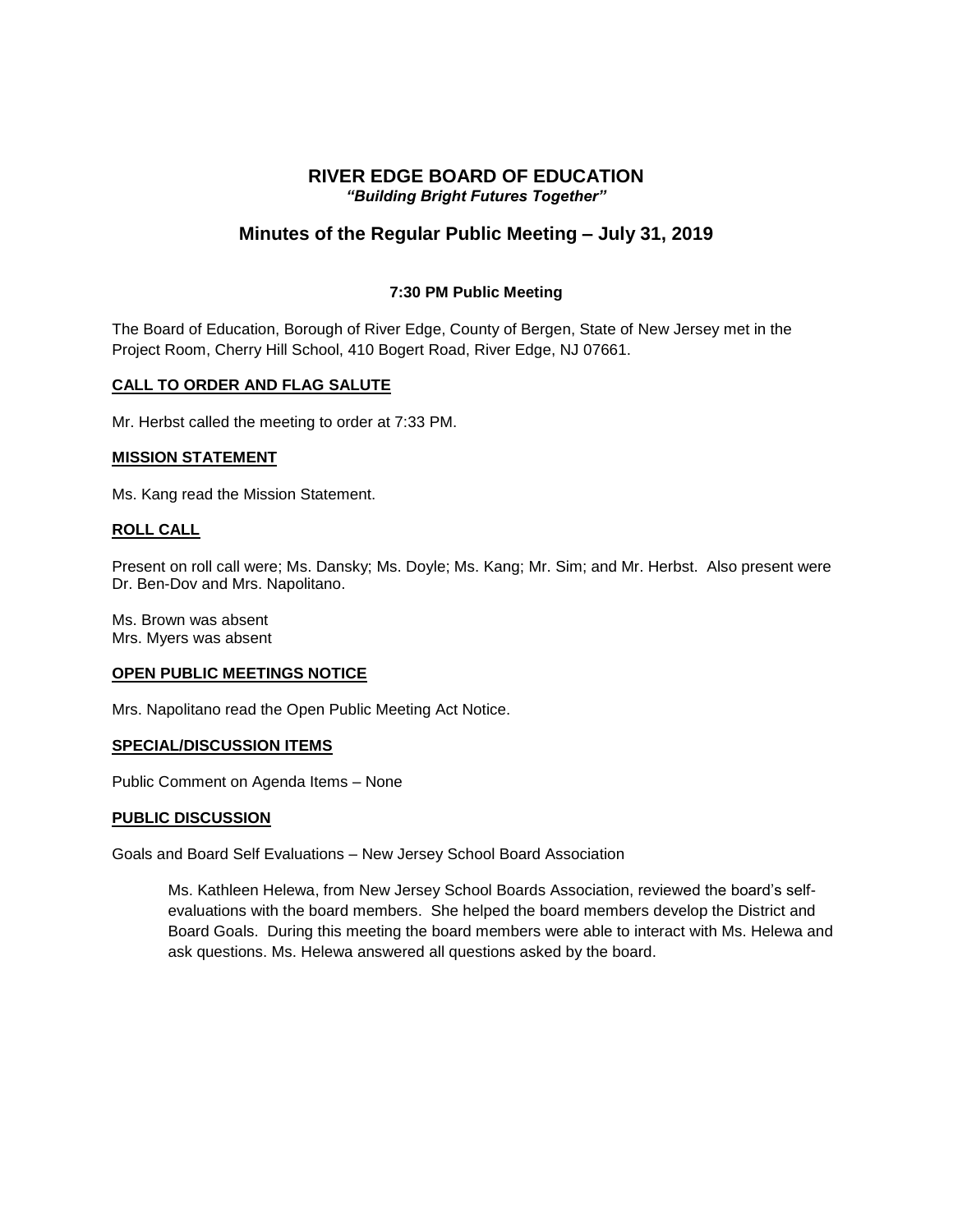## **REPORTS**

#### **SUPERINTENDENT**

Dr. Ben-Dov reported on the following:

- Our New Jersey Quality Single Accountability Continuum (NJQSAC) monitoring day was on Tuesday, March 26<sup>th</sup>. It is monitored by the State. We received our results. We received 93 % in Instruction and Program, 100% in Fiscal Management, 100% in Governance, 100% in Operation, and 100 % in Personnel. Our average was 98.6%.
- Hiring for the 2019-2020 school year is almost complete. Dr. Ben-Dov said they are still working on hiring a part time Resource Room Teacher, a couple of aides, and a couple of leave replacements teachers.
- **Summer School ended on July 19<sup>th</sup> and the Building Bridges Extended School Year** Program ended today. Results of the new Intervention Component are being collected and will be discussed at the September 11<sup>th</sup> board meeting.
- The Professional Development Plan was developed with our goals in mind. It details the activities of staff training. The Mentoring Plan was developed as well. Both are on the agenda for approval.
- We are planning New Teacher Orientation for August 27<sup>th</sup>, August 28th, and August 29<sup>th</sup>. We are finalizing our Professional Development for the full staff that will take place on September  $3^{\text{rd}}$  and September  $4^{\text{th}}$ .
- Professional Development over the summer included creating tool kits for small group instruction so that learning can be differentiated for all students
- New Jersey Tiered System of Support (NJTSS)-23 teachers in grades K-3 and Academic Support Teachers are being trained in Phonics. This is being paid for by our grant.
- PTO Leadership met on July 22 $<sup>nd</sup>$ . Dr. Ben-Dov met with the new leadership and it was a</sup> very positive meeting. There is greater cohesion between the schools. We decided the New Family Outreach will be on Thursday, September 26<sup>th</sup> at 6:30 PM at Cherry Hill School.
- Dr. Ben-Dov met with Daragh O'Conner, the Director of the River Edge Public Library and they established greater collaboration for the Schools and Library: First graders will walk over; our Librarians will spend a day to learn about the collections at the public libraries. Public Librarians will come in June to address our students, and the Poetry Contest will be accompanied by an illustration contest to increase attendance.
- Dr. Ben-Dov will have a meeting with Mr. Fletcher from the River Dell Middle School and Mr. Anzul from Oradell in August to discuss Vertical Articulation
- New Jersey Student Learning Assessments (NJSLA) results were received and are being analyzed. The summative reports are expected after mid-August and so are the Individual Student Reports. We will report on this at one of the October board meetings.
- We will be working with the Mayo Performing Arts Center this year for our Artists in Residence. Two grade levels in both schools will be involved. Fourth Grade will have 12 weeks of theatre and Third Grade will have eight weeks of dance instruction with performances at the end of each residency.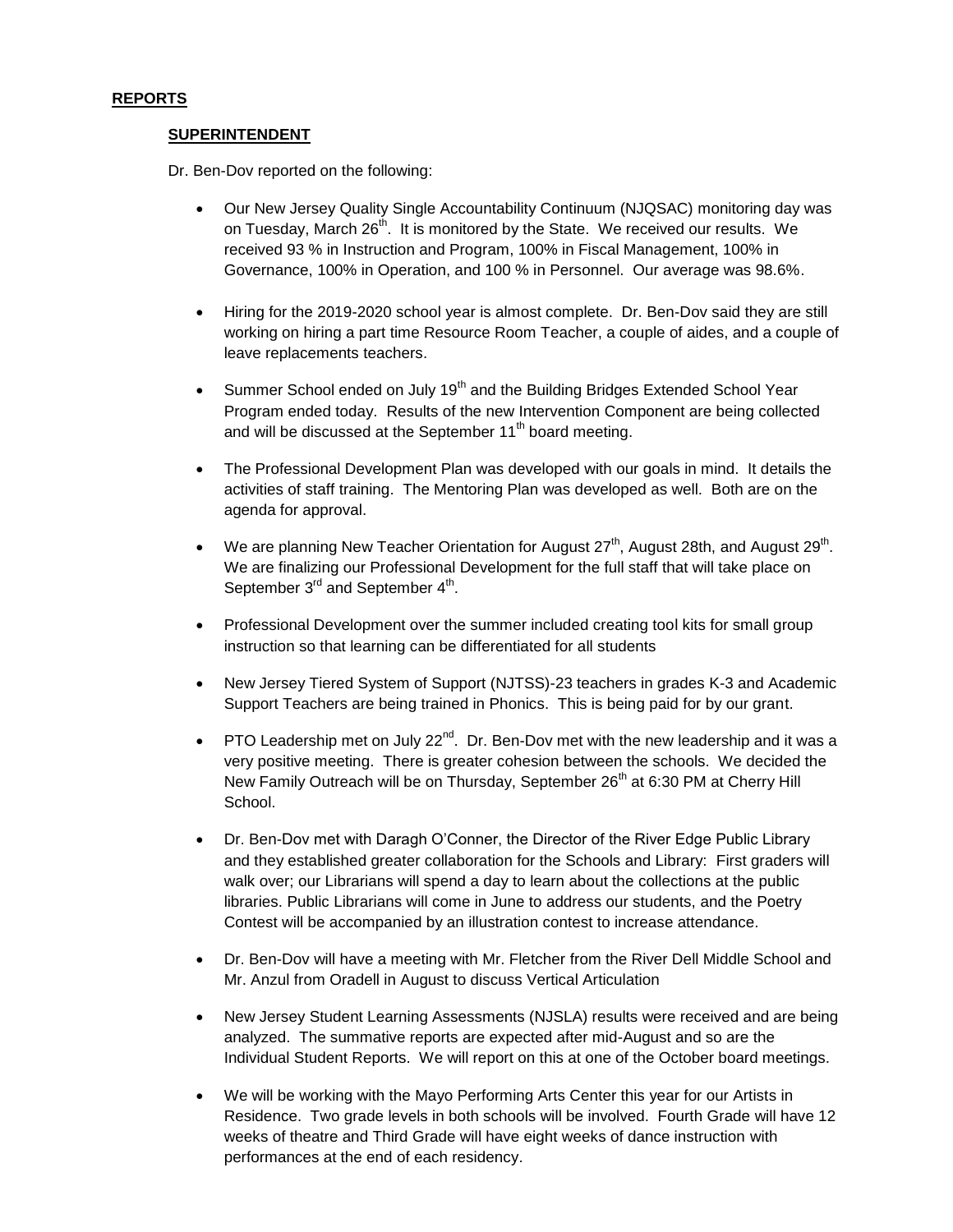- Dr. Ben-Dov contacted Donors Choose from their website to invite them for a presentation. She is waiting to hear back.
- Dr. Ben-Dov searched for an alternative to Dr. Grip whose proposal was very expensive. Other demographers were either retired or not recommended. She worked with Joe DiCara to identify sections of the demographic study that would be useful to us. The board will receive more information about the proposal and will make a decision about when it will be best to conduct the study.
- We have explored a few companies for a climate survey to support our Social-Emotional Goal. Dr. Ben-Dov is recommending going with Youth Truth. They charge \$2,000 per school for each year of a three year contract. This will begin in the fall.
- The Principals, Ms. Moran, Mr. James, and three teachers attended Responsive Classroom Training this month. Grade K-3 staff will have a presentation on this in September.
- Dylan's Wings of Hope –"Wingman"- is about peer leadership concept, building empathy, and training older students to work with younger students. Dr. Ben-Dov was trained in Trenton from July 16-July 18<sup>th</sup>. Mr. James will attend in early August. Dr. Ben-Dov thanked Ms. Dansky for bringing this program to her attention. She is very excited about it! On September 23<sup>rd</sup>, Mr. Ian Hockley, the founder, will address the staff. She invited the board members to attend.
- Dr. Ben-Dov thanked the River Edge Extended Day Care Program, Inc for their generous donation of \$25,000 to be used towards the Roosevelt Elementary Gymnasium HVAC Upgrade
- Facebook and Instagram for our District will be launched before September
- On Friday, August 16<sup>th</sup> the District will be changing from First Class to Gmail
- Dr. Ben-Dov gave the board members proposed Committee Meeting Dates
- It was decided to move the September  $11<sup>th</sup>$  board meeting to September 12th

## **PRINCIPAL**

No Principal attended this meeting

## **BOARD SECRETARY**

Mrs. Napolitano reported on the following:

- The Facility Assessment has begun and we will update the committee and board on it
- We are on track with the HVAC Upgrade. The unit was put on the roof yesterday and they are working on the install.
- The Media Center is also on track as planned. The county came, inspected it, and gave us clearance.
- The buildings are being cleaned and repairs are being done. This includes the upgrades to our Faculty Rooms.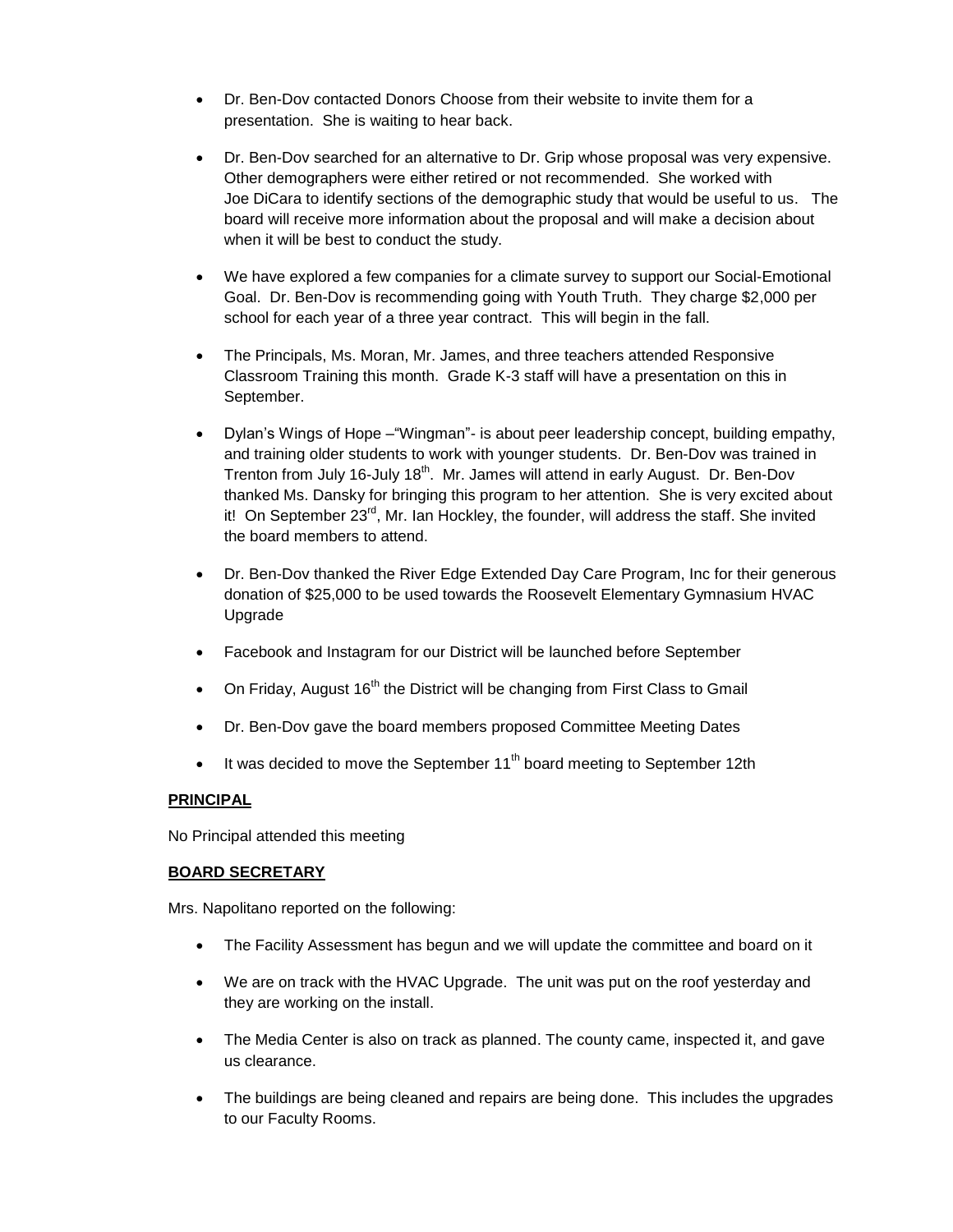Discussions have continued with the Borough Business Administrator and he is working on the Interlocal Agreement. Mrs. Napolitano does not have the Agreement yet. Discussions are continuing regarding this and there is emphasis on the fields at this point. To end this, work has been going on to fix the drainage issues at Cherry Hill School and the field. We are repairing the basketball backboards at Cherry Hill School and we are looking into a quote for the basketball scoreboard at Roosevelt School for the recreation department.

# **PRESIDENT**

Mr. Herbst reported on the following:

- A Toms River Board of Education Member made inappropriate posts. Mr. Herbst reminded the board to be cautious with social media.
- We will use sample committee forms for reporting committee meetings at the Board of Education meetings. Mr. Herbst will reach out to Mr. Chinigo regarding Council and Board meetings.

## **COMMITTEES**

- Ms. Dansky stated the Ad Hoc Policy Committee met on July 31st to discuss the remainder of the policies. Most of them are on tonight's agenda for approval. There will be a few more to come.
- Ms. Dansky stated the Finance Committee met on July 29th to discuss the guidelines for Region V on timeliness of billing to withhold payment.

## **MOTIONS TO BE ACTED UPON**

## **ADMINISTRATION/POLICY**

**1.** That the Board of Education approve the Minutes and Confidential Minutes of June 26, 2019.

Motion by Ms. Doyle Seconded by Ms. Kang

Ayes: Ms. Dansky, Ms. Kang, Mr. Sim, Mr. Herbst Nays: None, Abstained: Ms. Doyle

- **2**. That the Board of Education approve the staff development and travel as per the schedules for July 2019 including relevant mileage reimbursement.
- **3**. That the Board of Education approve the completion of the following emergency drills:

| School                    | <b>Dates</b>                                   |
|---------------------------|------------------------------------------------|
|                           |                                                |
| <b>Cherry Hill School</b> | June 6, 2019 Fire Drill                        |
|                           | June 14, 2019 Evacuation Drill                 |
| Roosevelt School          | June 12, 2019 Fire Drill                       |
|                           | June 19, 2019 Bomb Threat                      |
| <b>Cherry Hill School</b> | July 10, 2019 Fire Drill (Summer School)       |
|                           | July 16, 2019 Shelter in Place (Summer School) |
|                           |                                                |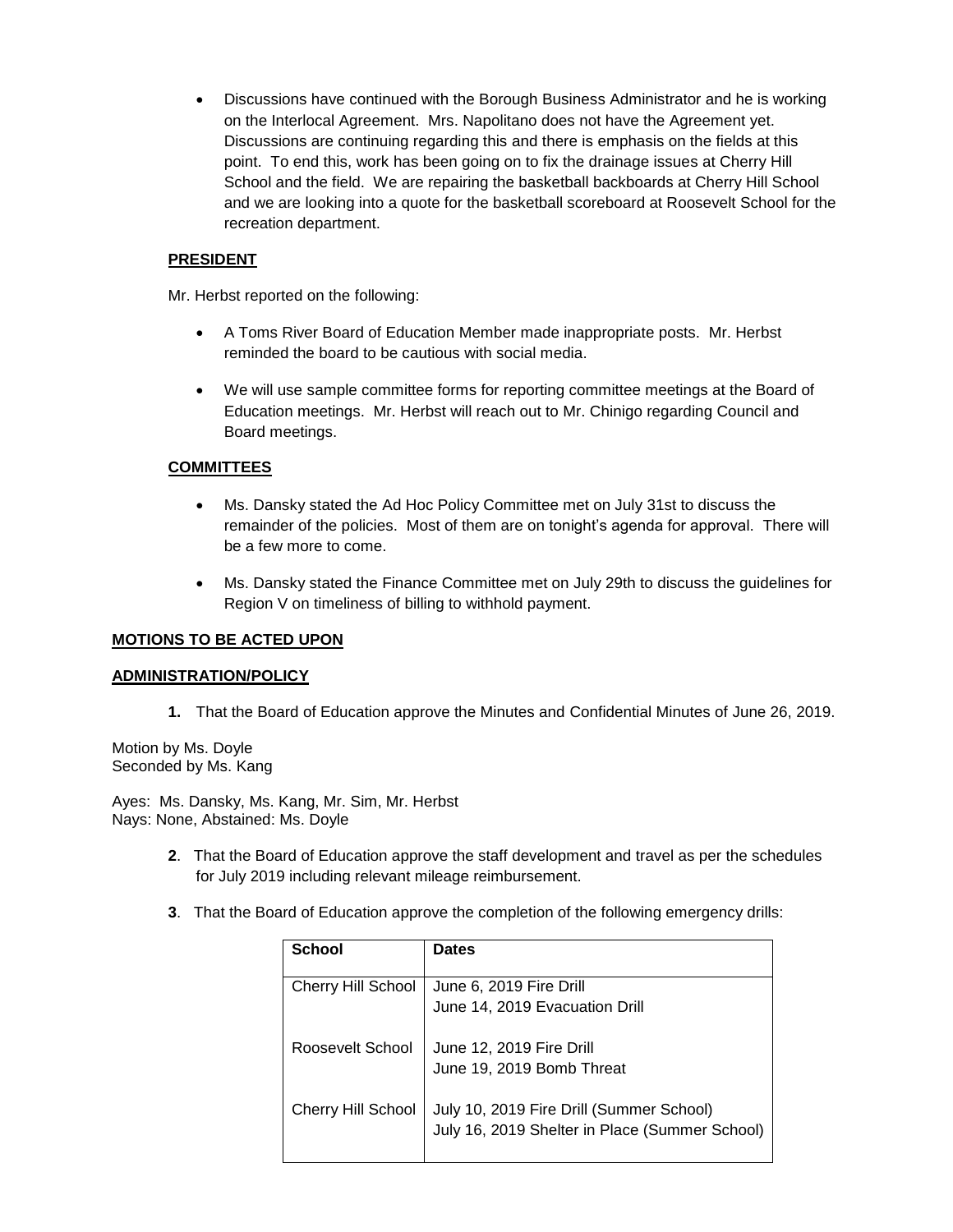- **4**. That the Board of Education approve the purchase of a Student Accident Insurance Policy through Brown & Brown Benefit Advisors, underwritten by Axis Insurance Company, for the period commencing August 1, 2019 through July 31, 2020 at a cost of \$3,594.
- **5**. BE IT RESOLVED that N.J.A.C. 6A:23A-6.5 requires school districts to evaluate business processes annually to ensure that a strong control environment exists in which sound segregation of duties are in place and allocated amongst available resources appropriately.

BE IT FURTHER RESOLVED that N.J.A.C. 6A:23A-6.6 requires school districts to establish standard operating procedures for each task or function of the business operations of the district and that district employees are aware of such procedures.

NOW THEREFORE BE IT RESOLVED that the Board of Education approve a standard operating procedures and internal controls manual for the period July 1, 2019 through June 30, 2020, as recommended by the Superintendent.

**6**. That the Board of Education approve the following to attend the NJSBA Fall Conference on October 21 -24, 2019.

> River Edge Board Members Dr. Tova Ben-Dov Louise Napolitano

- **7**. That the Board of Education affirm the HIB report previously reported at the June 26, 2019 board meeting.
- **8**. **WHEREAS,** the Board of Education is meeting in public session on July 31, 2019.

**WHEREAS,** certain business transactions must necessarily be addressed during the hiatus of public sessions of the Board, including but not limited to, the offering of contracts of employment,

**NOW THEREFORE BE IT RESOLVED** that the Superintendent of Schools is authorized to offer contracts of employment on behalf of the Board between July 31, 2019 and September 11, 2019 subject to final approval of the Board at the next Regular Public Meeting.

**9**. That the Board of Education approve the Business Administrator/Board Secretary to pay bills, as necessary, during the month of August which will be ratified at the next Regular Public Meeting.

Motion by Ms. Kang Seconded by Ms. Dansky

Ayes: Ms. Dansky, Ms. Doyle, Ms. Kang, Mr. Sim, Mr. Herbst Nays: None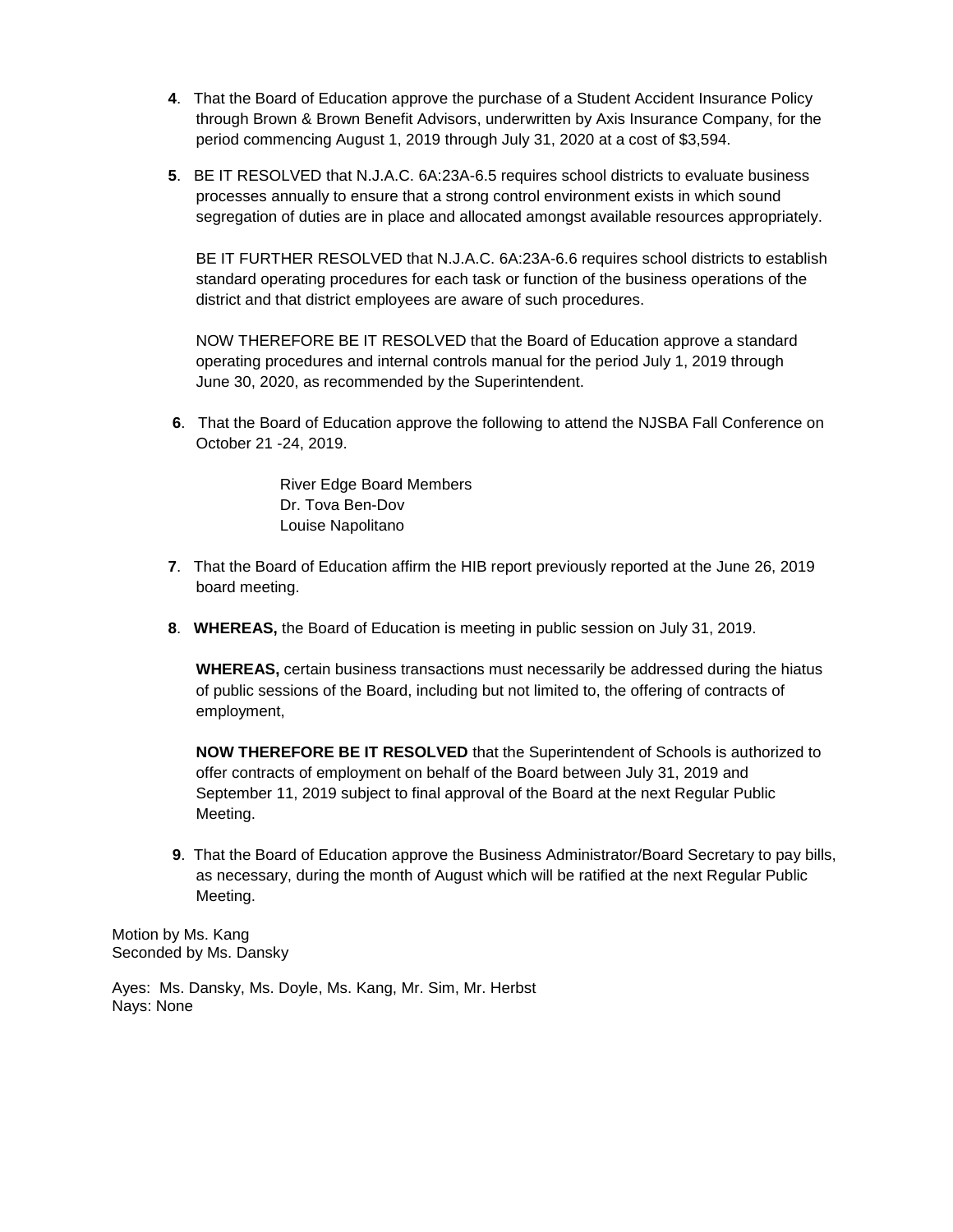**10**. That the Board of Education approve the First Reading of the following policies:

| Policy #      | <b>Title</b>                                                          |
|---------------|-----------------------------------------------------------------------|
| 4111.2/4211.2 | <b>DOMESTIC VIOLENCE</b>                                              |
| 4115/4116 R   | SUPERVISION AND EVALUATION OF TEACHING STAFF<br><b>MEMBERS</b>        |
| 4116          | EVALUATION OF TEACHING STAFF MEMBERS                                  |
| 4222          | NONINSTRUCTIONAL AIDES                                                |
| 5114 R        | <b>SUSPENSION AND EXPULSION</b>                                       |
| 5142.2        | PHYSICAL RESTRAINT                                                    |
| 6151          | <b>CLASS SIZE</b>                                                     |
| 6154          | <b>HOMEWORK/MAKEUP WORK</b>                                           |
| 6156          | INSTRUCTIONAL PLANNING/SCHEDULING                                     |
| 6161.1        | GUIDELINES FOR EVALUATION AND SELECTION OF<br>INSTRUCTIONAL MATERIALS |
| 6161.2        | COMPLAINTS REGARDING INSTRUCTIONAL MATERIALS                          |
| 6163.1        | <b>MEDIA CENTER/LIBRARY</b>                                           |
| 6163.3        | LIVE ANIMALS IN THE CLASSROOM                                         |
| 6164.4        | <b>CHILD STUDY TEAM</b>                                               |
| 6171          | SPECIAL INSTRUCTIONAL PROGRAMS                                        |
| 6171.2        | <b>GIFTED AND TALENTED</b>                                            |
| 6171.5        | IEE                                                                   |
| 6173          | <b>HOME INSTRUCTION</b>                                               |
| 6178          | EARLY CHILDHOOD EDUCATION/PRESCHOOL                                   |
| 6300          | EVALUATION OF THE INSTRUCTIONAL PROGRAM                               |
| 9121          | ELECTION AND DUTIES OF PRESIDENT                                      |
| 9122          | ELECTION AND DUTIES OF THE VICE PRESIDENT                             |

Motion by Ms. Dansky Seconded by Mr. Sim

Ayes: Ms. Dansky, Ms. Doyle, Ms. Kang, Mr. Sim, Mr. Herbst Nays: None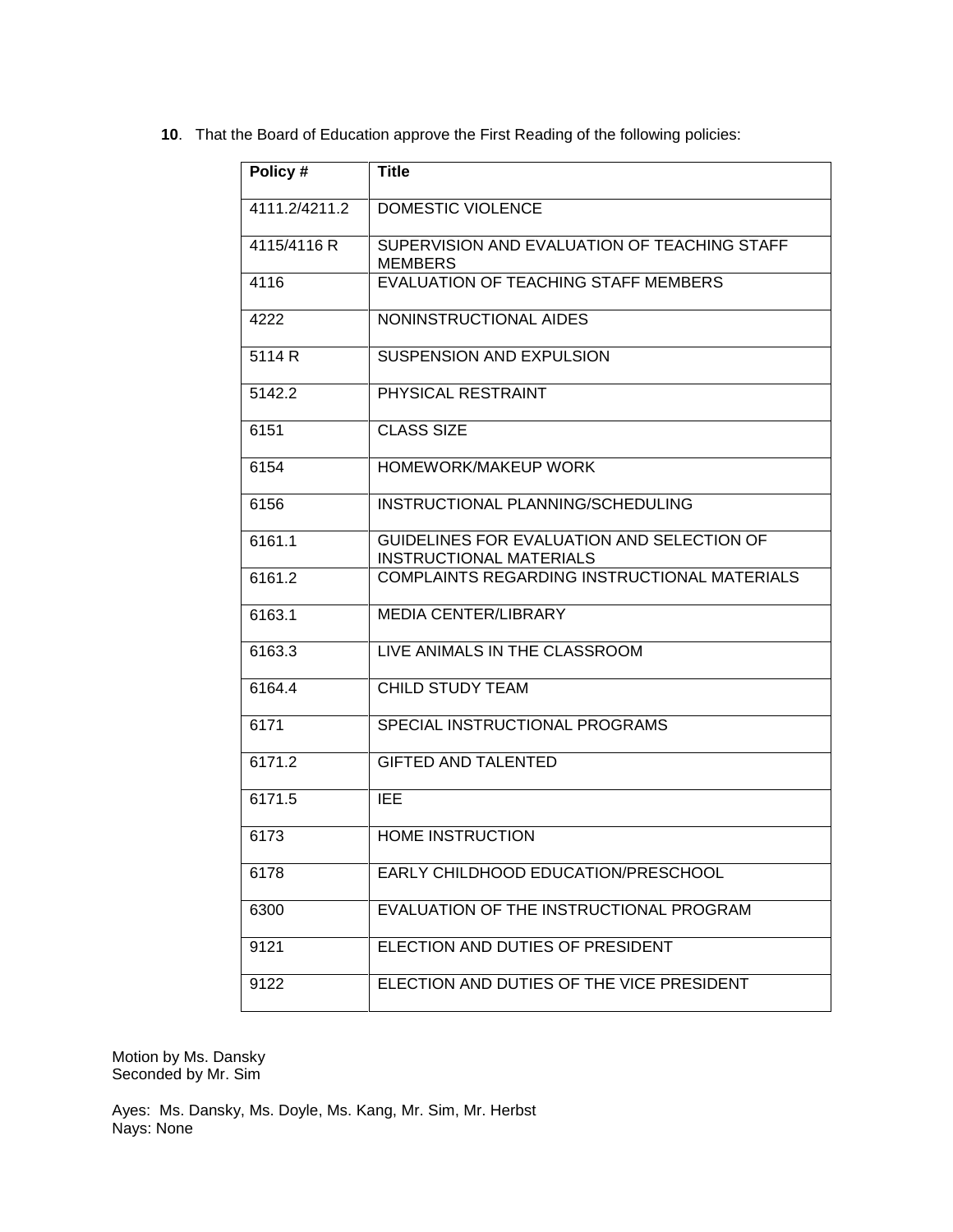**10**. That the Board of Education approve to amend the following policies:

| Policy# | Title                                                                        |
|---------|------------------------------------------------------------------------------|
| 6161.1  | GUIDELINES FOR EVALUATION AND SELECTION OF<br><b>INSTRUCTIONAL MATERIALS</b> |
| 9121    | ELECTION AND DUTIES OF PRESIDENT                                             |
| 9122    | ELECTION AND DUTIES OF THE VICE PRESIDENT                                    |

Motion by Mr. Sim Seconded by Ms. Dansky

Ayes: Ms. Dansky, Ms. Doyle, Ms. Kang, Mr. Sim, Mr. Herbst Nays: None

> **10**. That the Board of Education approve the First Reading of the following policies with amendments:

| Policy#       | <b>Title</b>                                                   |
|---------------|----------------------------------------------------------------|
| 4111.2/4211.2 | DOMESTIC VIOLENCE                                              |
| 4115/4116 R   | SUPERVISION AND EVALUATION OF<br><b>TEACHING STAFF MEMBERS</b> |
| 4116          | <b>EVALUATION OF TEACHING STAFF</b><br><b>MEMBERS</b>          |
| 4222          | NONINSTRUCTIONAL AIDES                                         |
| 5114 R        | SUSPENSION AND EXPULSION                                       |
| 5142.2        | PHYSICAL RESTRAINT                                             |
| 6151          | <b>CLASS SIZE</b>                                              |
| 6154          | HOMEWORK/MAKEUP WORK                                           |
| 6156          | <b>INSTRUCTIONAL</b><br>PLANNING/SCHEDULING                    |
| 6161.2        | <b>COMPLAINTS REGARDING</b><br><b>INSTRUCTIONAL MATERIALS</b>  |
| 6163.1        | <b>MEDIA CENTER/LIBRARY</b>                                    |
| 6163.3        | LIVE ANIMALS IN THE CLASSROOM                                  |
| 6164.4        | <b>CHILD STUDY TEAM</b>                                        |
| 6171          | SPECIAL INSTRUCTIONAL PROGRAMS                                 |
| 6171.2        | <b>GIFTED AND TALENTED</b>                                     |
| 6171.5        | <b>IEE</b>                                                     |
| 6173          | <b>HOME INSTRUCTION</b>                                        |
| 6178          | <b>EARLY CHILDHOOD</b><br>EDUCATION/PRESCHOOL                  |
| 6300          | EVALUATION OF THE INSTRUCTIONAL<br><b>PROGRAM</b>              |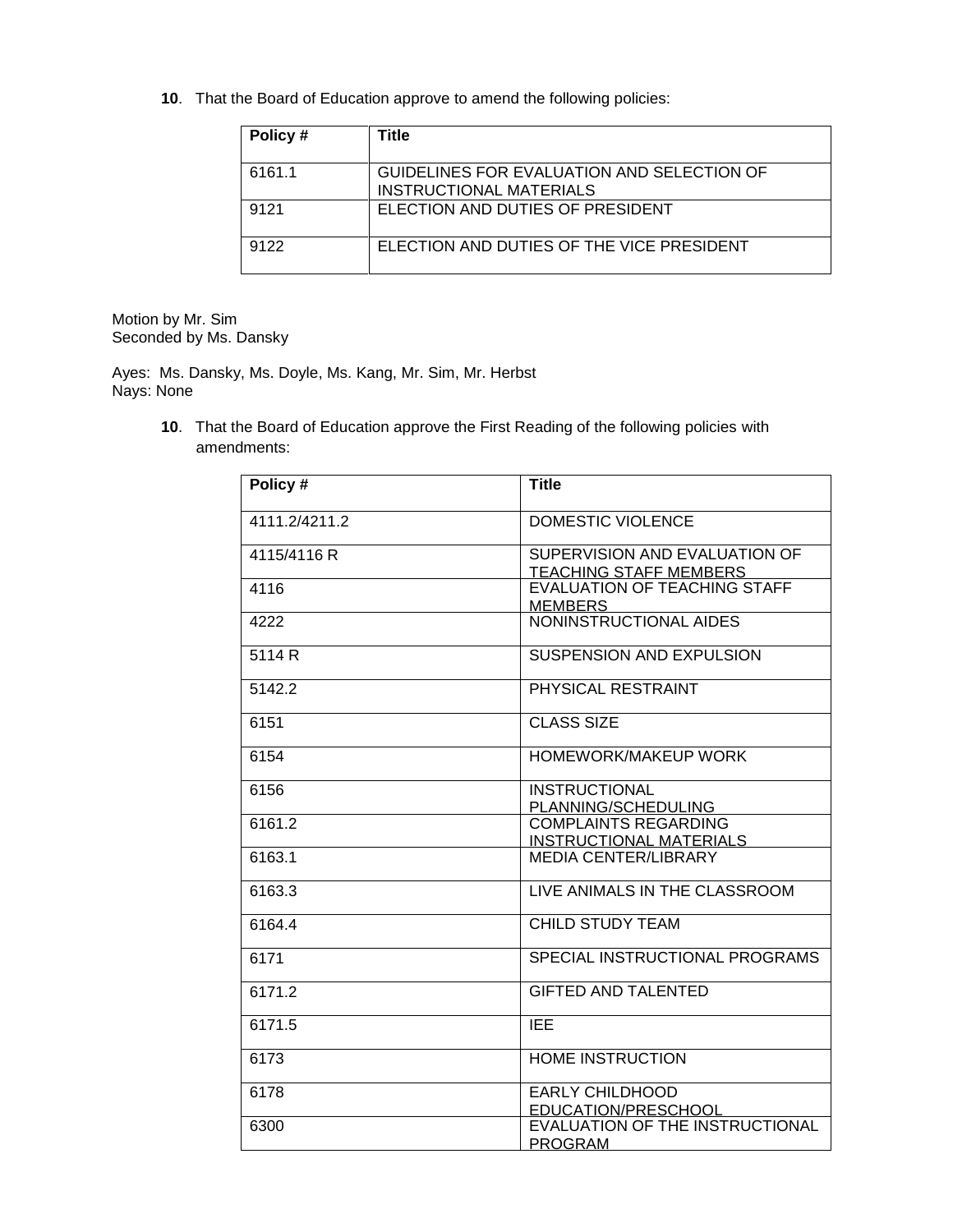Motion by Mr. Sim Seconded by Ms. Dansky

Ayes: Ms. Dansky, Ms. Doyle, Ms. Kang, Mr. Sim, Mr. Herbst Nays: None

- **11**. That the Board of Education approve the Professional Development Plan for the 2019-2020 school year.
- **12**. That the Board of Education approve the Mentoring Plan for the 2019-2020 school year.
- **13**. That the Board of Education approve the Affirmative Action Team to conduct the Needs Assessment and develop the Comprehensive Equity Plan.
- **14**. That the Board of Education approve the authorization of the submission of the ESEA application for Fiscal Year 2020, and accepts the grant award of these funds upon the subsequent approval of the Fiscal Year 2020 ESEA Application.

| Grants                     |  |  |
|----------------------------|--|--|
| Title 1                    |  |  |
| \$69,651                   |  |  |
| <b>Title II</b>            |  |  |
| River Edge-\$7,520         |  |  |
| Non-Public-\$7,047         |  |  |
| Total-\$14,567             |  |  |
| Title III                  |  |  |
| River Edge-\$19,419        |  |  |
| Non-Public-\$2,565         |  |  |
| Total-\$21,984             |  |  |
| <b>Title III Immigrant</b> |  |  |
| River Edge-\$4,910         |  |  |
| Non-Public-\$646           |  |  |
| Total-\$5,556              |  |  |
| <b>Title IV</b>            |  |  |
| River Edge-\$5,162         |  |  |
| Non-Public-\$4,838         |  |  |
| Total-\$10,000             |  |  |

Motion by Ms. Kang Seconded by Ms. Dansky

Ayes: Ms. Dansky, Ms. Doyle, Ms. Kang, Mr. Sim, Mr. Herbst Nays: None

## **B. BUILDING & GROUNDS**

- **1**. That the Board of Education approve for dual use of room 243 in the Cherry Hill School for the 2019-2020 school year.
- **2**. That the Board of Education approve for dual use of room 131 in the Cherry Hill School for the 2019-2020 school year.
- **3**. That the Board of Education approve for dual use of room 109 in the Cherry Hill School for the 2019-2020 school year.
- **4**. That the Board of Education approve for dual use of the Library room 137 in the Cherry Hill School for the 2019-2020 school year.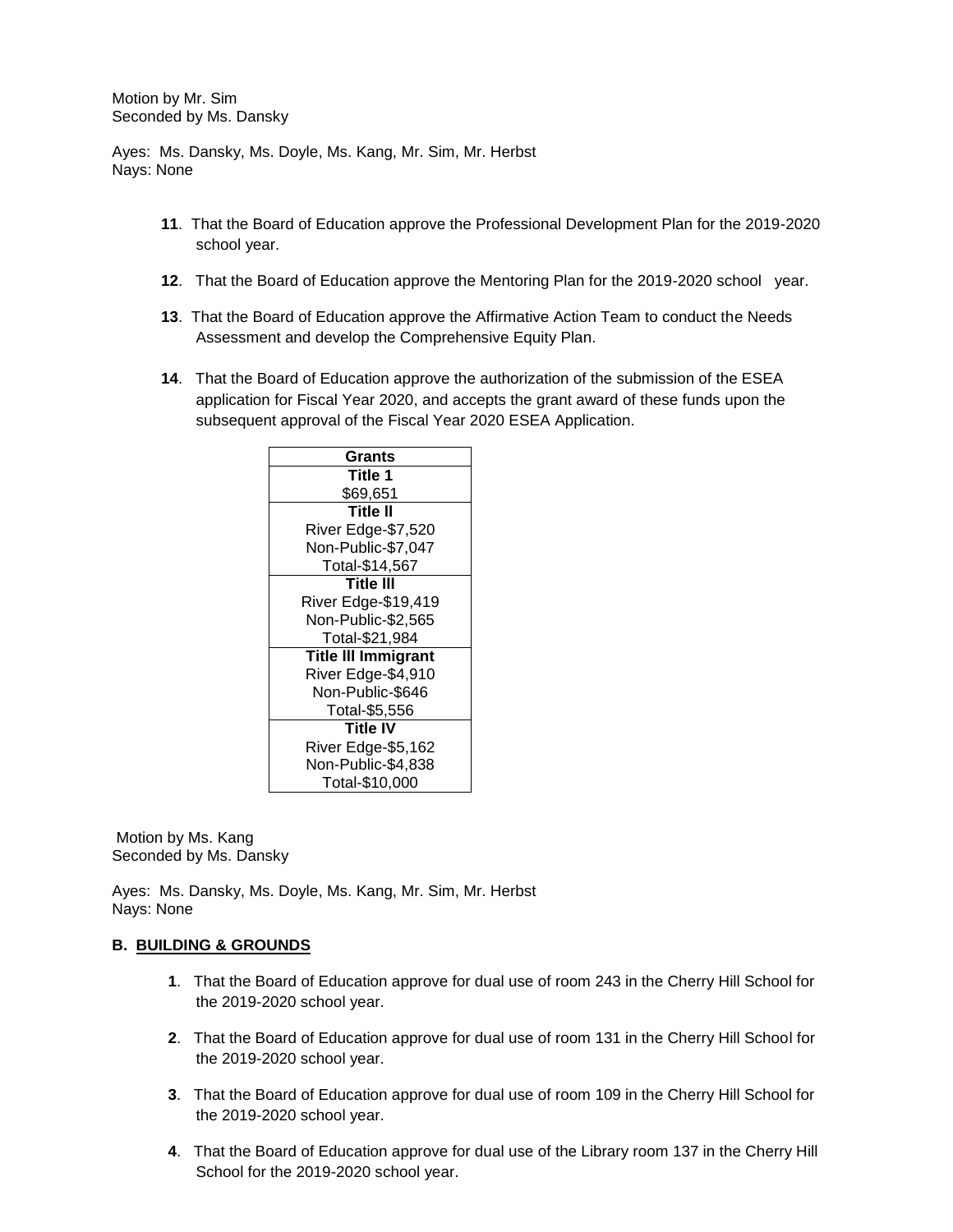- **5**. That the Board of Education approve for dual use of room 103 in the Roosevelt School for the 2019-2020 school year.
- **6**. That the Board of Education approve to sell 50 obsolete Apple Computers at a rate of \$113.00 per computer totaling \$5,650.00 after receiving three quotes.

Motion by Mr. Sim Seconded by Ms. Doyle

Ayes: Ms. Dansky, Ms. Doyle, Ms. Kang, Mr. Sim, Mr. Herbst Nays: None

## **C. CURRICULUM/EDUCATION**

## **D. FINANCE/GRANTS/GIFTS**

- **1**. That the Board of Education approve the bills & claims dated June 2019 totaling \$228,618.80 including checks #42376 through #42441. Payrolls date June 14, 2019 and June 28, 2019 totaling \$1,317,774.42 issued therefore, a copy of such warrants list to be attached as part of these minutes. (Addendum)
- **2**. That the Board of Education approve the bills & claims dated July 2019 totaling \$520,303.33 including checks #42442 through #42475. (Addendum)
- **3**. That the Board of Education approve the Budget Transfers for the school year 2018-2019 as of June 30, 2019. (Addendum)
- **4**. That the River Edge Board of Education approve the Secretary's and Treasurer's Reports for the period ending June 30, 2019.

Further, we certify that as of June 30, 2019 after review of the secretary's monthly financial reports (appropriations section) and upon consultation with the appropriate district officials, to the best of our knowledge no major account or fund has been over expended in violation of N.J.A.C. 6A:23-2.11 and that sufficient funds are available to meet the districts financial obligation for the remainder of the fiscal year. (Addendum)

- **5**. That the Board of Education approve the results of the bids for instructional Supplies from Educational Data Service for the 2019-2020 school year. (Addendum)
- **6**. That the Board of Education approve a petty cash fund for the 2019–2020 school year as per the Standard Operating Procedures Manual with cash on hand not to exceed \$300.00 with no single reimbursement over \$125.00.
- **7**. That the River Edge Board of Education approve the agreement with Phoenix Advisors, LLC to conduct the Continuing Disclosure Survey and to provide disseminating services for the 2019-2020 school year, at a rate of \$850.00.
- **8**. That the Board of Education accept the \$280.00 donation from Jennifer Wong Hernandez for general use at Roosevelt School (Addendum).
- **9**. That the Board of Education graciously accept the donation of \$25,000 from theRiver Edge Extended Day Care Program, Inc, for the purpose of a contribution towards the Roosevelt Elementary Gymnasium HVAC Upgrade.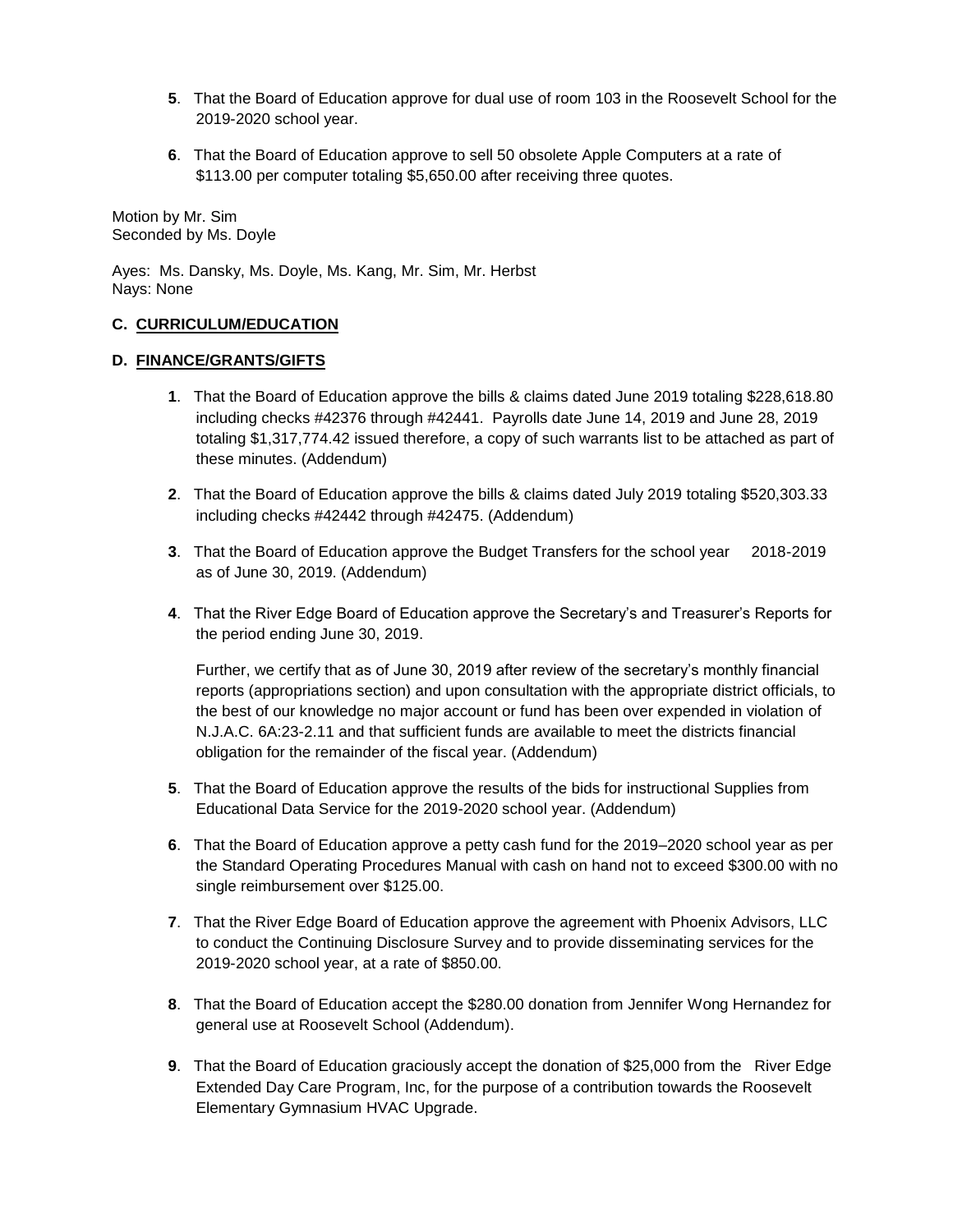Motion by Ms. Doyle Seconded by Ms. Kang

Ayes: Ms. Dansky, Ms. Doyle, Ms. Kang, Mr. Sim, Mr. Herbst Nays: None

## **E. PERSONNEL**

- **1**. That the Board of Education, with the recommendation of the Superintendent, approve Megan Lubin, Teacher, starting September 1, 2019 through June 30, 2020, BA, Step 3.
- **2**. That the Board of Education accept, with regret, the resignation of Kayla Moran, Teacher, effective June 30, 2019.
- **3**. That the Board of Education accept, with regret, the resignation of Maritza Vega, part-time health aide, effective July 1, 2019.
- **4**. That the Board of Education accept, with regret, the resignation of Theresa Tricarico, ABA aide, effective July 31, 2019.
- **5**. That the Board of Education approve the following individual for movement on the step guide effective September 1, 2019 based on educational credentials pending documentation.

| Jessica Barbo | from $BA+15$ to MA   |
|---------------|----------------------|
| Tara Vernieri | from $BA$ to $BA+15$ |

- **6**. That the Board of Education approve the following individuals for Morning Supervision Duty as per Article XIII Section 13.3 of the River Edge Education Association Contract Agreement.
	- Ryan Schmid Caitlin Callahan Gabrielle Sagala Erik Anderson Megan Lubin
- **7**. That the Board of Education approve the following SCIP Committee Members for the 2019-2020 School Year:

## **Roosevelt Cherry Hill**

Kelly McCabe Ashley Gargiulo Christine Moran Emma Halik Kate Stehn Eric James Nevin Werner **Christine Moran** Rosemary Kuruc Susan Miele

Michael Henzel **Kristen Corcoran** Danielle Rigg **Denise Heitman** AnneMarie Spiegel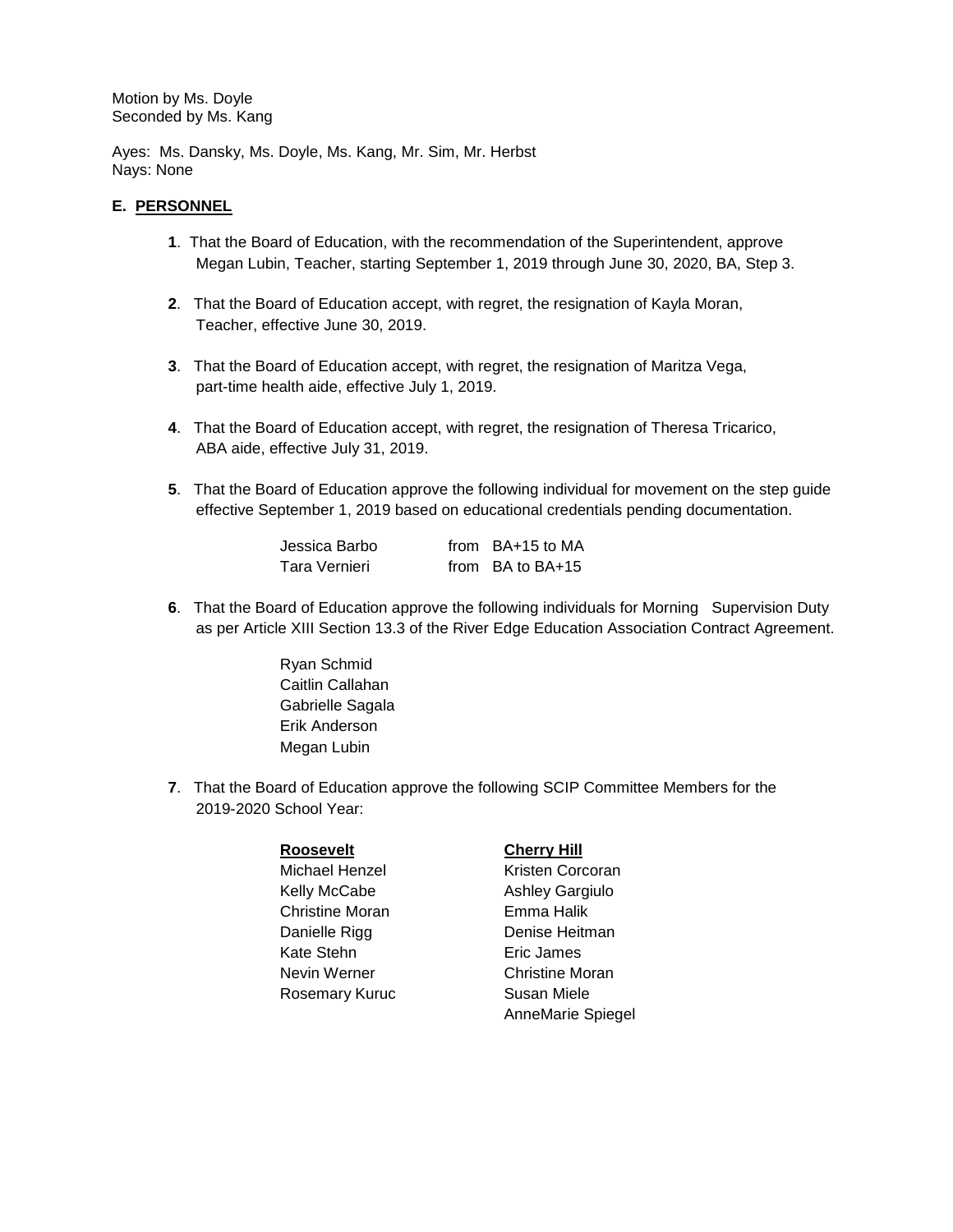**8**. That the Board of Education approve the following Grade Level Chairs for the 2019-2020 School Year, as per contract:

| <b>Roosevelt</b>          | <b>Cherry Hill</b>   |
|---------------------------|----------------------|
| Nicole Colon              | Deborah Auriemma     |
| Marilena Puma             | <b>Alice Buttery</b> |
| Leah Taylor               | Kelly Wendrychowicz  |
| Nicole Campbell           | Jamie Jaskot         |
| <b>Ashley Denn</b>        | Kaitlyn Devasto      |
| Caroline Church           | Joanne Haggerty      |
| <b>Heather Rothschild</b> | Lisa Patrocinio      |
|                           |                      |

**9**. That the Board of Education approve the following teachers for Cycle I of the Post Dismissal Instructional Academy for the 2019-2020 School Year, as per contract:

| <b>Roosevelt</b> | <b>Cherry Hill</b> |
|------------------|--------------------|
| Caroline Church  | Caitlin Callahan   |
| Colleen Poole    | Kristen Corcoran   |
| Alexandra McNeil | Rebecca DelPriore  |
|                  | Katherine O'Reilly |
|                  | Gabrielle Sagala   |

**10**. That the Board of Education, with the recommendation of the Superintendent, approve, Reem Bowers, Teacher in Charge, for Cherry Hill School for the 2019-2020 school year.

Andrea Siclari Courtney Sweet

- **11**. That the Board of Education, with the recommendation of the Superintendent, approve Julie Fallon, Teacher in Charge, for Roosevelt School for the 2019-2020 school year.
- **12**. That the Board of Education approve Julie Fallon and Rebecca DelPriorie for Safety Patrol Advisors for the 2019-2020 School Year.
- **13**. That the Board of Education approve Katherine O'Reilly for Cherry Hill School Student Council Advisor for the 2019-2020 School Year.
- **14**. That the Board of Education, with the recommendation of the Superintendent, approve June Karpowich, Editor, of the River Edge Web-based Publication, as per contractual stipend, for the 2019-2020 school year.
- **15**. That the Board of Education, with the recommendation of the Superintendent, approve Julie Fallon, Assistant Editor of the River Edge Web-based Publication, as per contractual stipend, for the 2019-2020 school year.
- **16**. That the Board of Education, with the recommendation of the Superintendent, approve Laura Moynihan, Bus Driver, for the 2019-2020 school year.
- **17**. That the Board of Education, with the recommendation of the Superintendent, approve Donna Copolla , Bus Aide, for the 2019-2020 school year.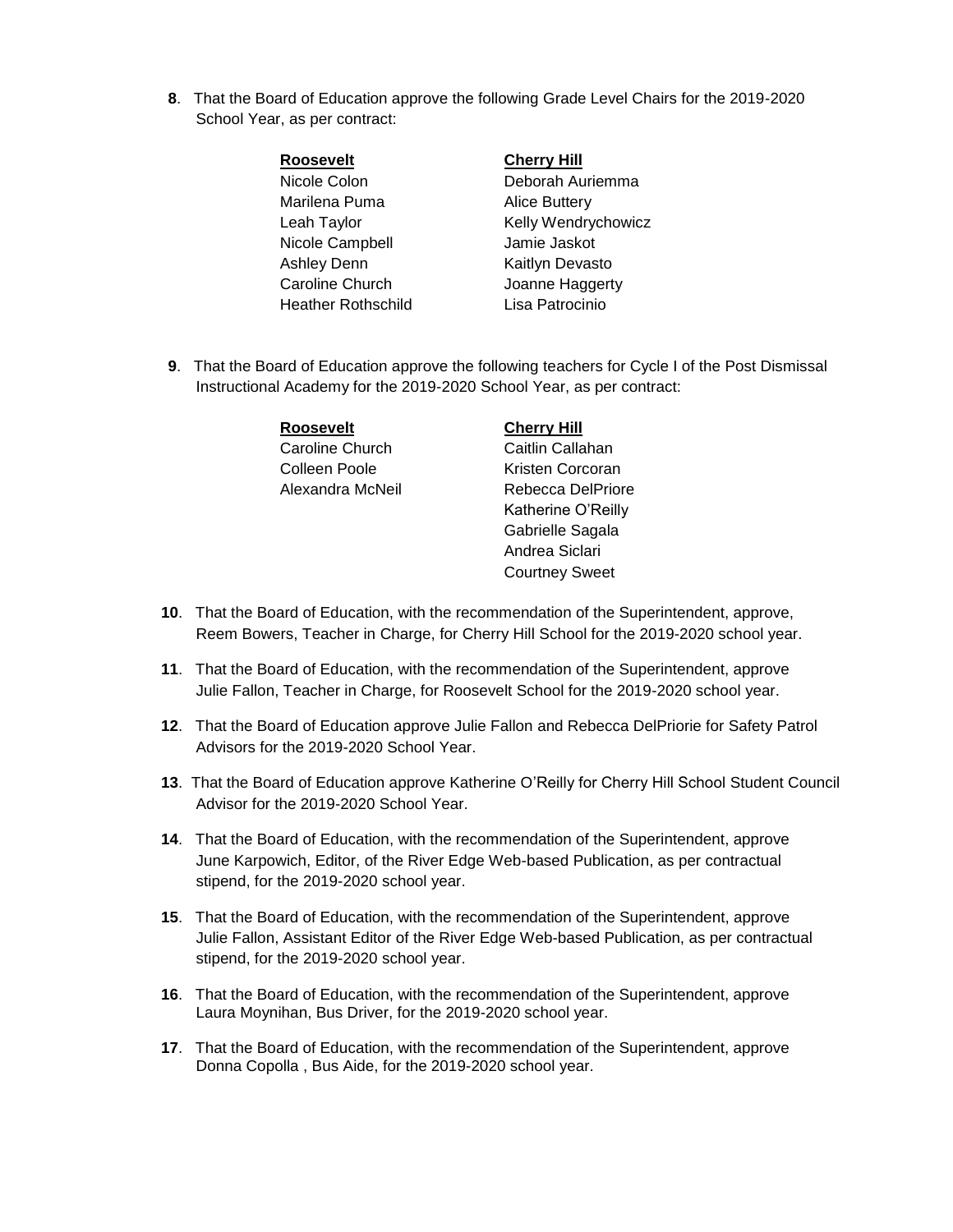**18**. That the Board of Education, with the recommendation of the Superintendent, approve the following as Full Time ABA Aides for the 2019-2020 school year.

> Bastable, Mary **Lekkas**, Thelexiopi Belits, Helen Lloyd, Sheryl Benitez, Francisco Luca, Steven Blackwell, Alexandria Manning, Wendy<br>Bommarito, Tracy Maurice, Diana Bommarito, Tracy Campos, Michele Nyhan, Catherine Capozzi, Rhonda **Ofshinsky**, Sandra Cetro, Justin **Rivera**, Joanne Connors, Deborah Seifert, Paige Delucia, Amanda Spinetti, Lisa Drill, Aleida Suarez. Ashley Falla, Deborah Valentine, Tammy Ferrigno, Nicolette Wallace, Deanna Grosso, Adam Watson, Christine

Gonzalez, Jane Wallschleger, Chelsea Lawler, Kathleen Yphantides, Laura

- **19**. That the Board of Education, with the recommendation of the Superintendent, approve the following as Part Time Aides for the 2019-2020 school year.
	- Akdemir, Ozen Albanese, Denise Arjarasumpun, Thippawon Chamberlain, Gina Chamberlain, Kimberly Deckler, Tara Frontauria, Jacqueline Iannantuano, Dawn McGinley, Wendy
- Meyer, Donna Murtha, Kathleen Noel, Eleanor Perry, Jacqueline Prestigiacomo, Keri Rodriguez, Patricia Sanzari, Amanda Woods, Jamie
- **20**. That the Board of Education, with the recommendation of the Superintendent approve the reemployment of the following lunch aides, for Cherry Hill School and Roosevelt School, two (2) hours per day, five (5) days per week.

| Cherry Hill School | Roosevelt School         |
|--------------------|--------------------------|
| Ann Marie Como     | Ozen Akdemir             |
| Elaine Pepi        | Patricia Higgins         |
| Maryann Picardi    | <b>Nathalie Sterling</b> |
| Keri Prestigiacomo | Eugenia Tavarez          |

- **21**. That the Board of Education, with the recommendation of the Superintendent approve the following, 504 Aides, for the 2019-2020 school year.
	- Danielle Arnold Mary Ellen Cameron Gina Chamberlain Sharon Francin Patricia Higgins Elaine Pepi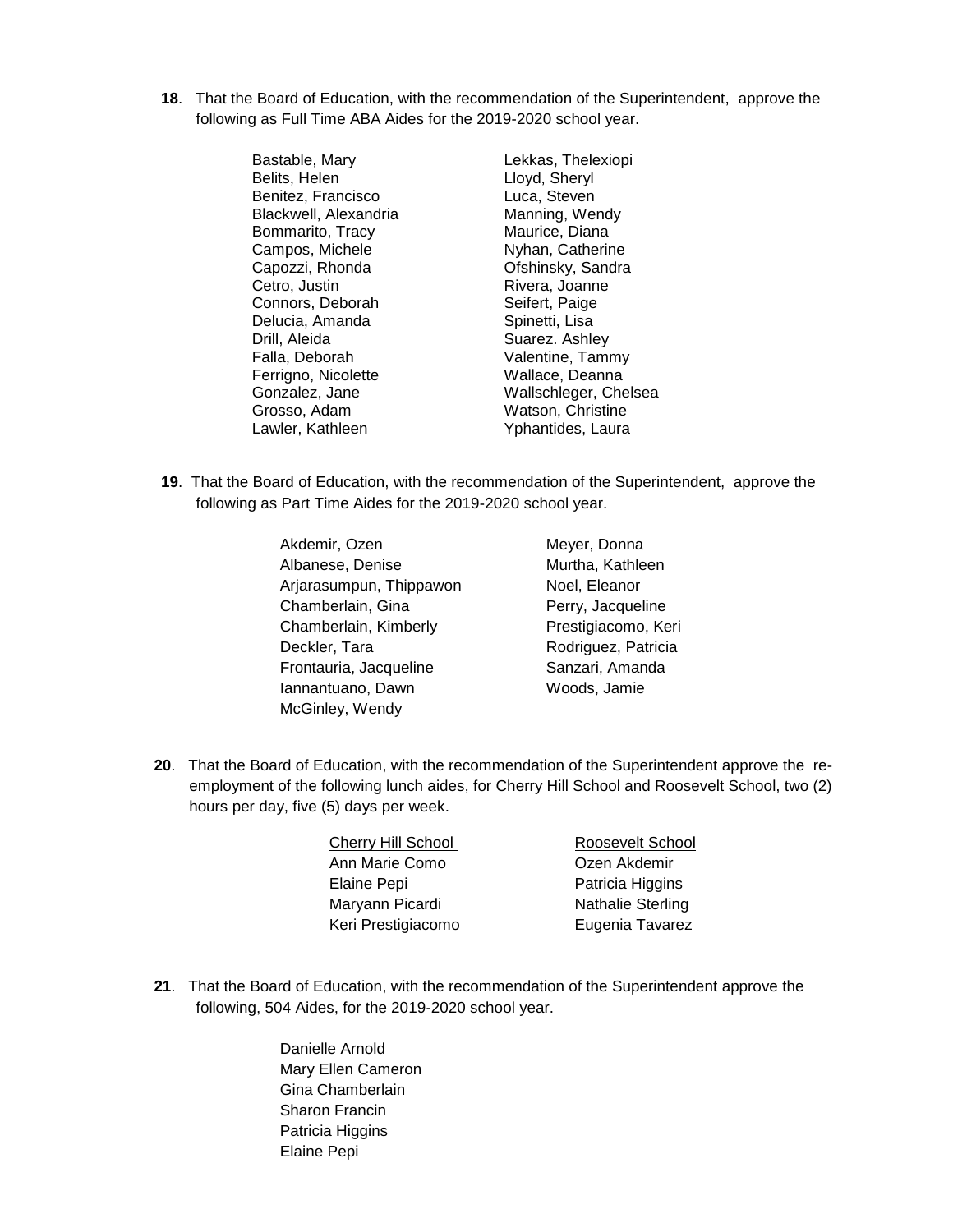**22**. That the Board of Education, with the recommendation of the Superintendent, approve the following as substitute employees for the 2019-2020 School Year:

# **Substitute Teachers**

- Heather Alonso-Utsch Stacey Anastos Annette Brodka Rebecca Burns Maryann Cutrupi Ann Drossman Matthew Fairchild Carolyn Gallagher Ellen Grayson Lisa Guinta
- Sandra Krajc Simona Georgali DiFranco Maxine Martin-Rumsby Patricia Nicoletti Kim Polemeni Kathleen Salvatore Sharon Sulner Mary Weixel-Martin Angela Xhakolli

## **Substitute Clerical Aides**

Donna Allingham Joann Baxter Lynn Weimer

## **Substitute Nurses**

Kristin Joyce Pamela McConville Krista VanWettering Jenene Ziegler

- **23**. That the Board of Education, with the recommendation of the Superintendent approve Morgan Aronoff for student Field Experience towards her Bachelor of Social Work to consist of a total of 400 hours, approximately 16 hours per week, over the course of the 2019-2020 academic year.
- **24**. That the Board of Education, with the recommendation of the Superintendent approve all salaries for Post Dismissal Instructional Academy at Cherry Hill School to be funded by the Title I Grant for the 2019-2020 school year pending final award of Title I funds.
- **25**. That the Board of Education approve, with the recommendation of the Superintendent, Ella Mae Banaga, part-time Technology Assistant, for a maximum of 300 hours at a rate of \$10.00 per hour, for the period of July 2, 2019 to August 31, 2019.
- **26**. That the Board of Education, with the recommendation of the Superintendent approve a Maternity/Disability leave of absence for Veronica Kim to commence on or about November 27, 2019 through December 20, 2019, to be followed by a Federal/State Family leave of absence/Child Care Leave to commence on or about January 2, 2020, through June 30, 2020.
- **27**. That the Board of Education, with the recommendation of the Superintendent, approve SWING Education to serve as an agency to provide supplemental substitute personnel when those needs cannot be met through our approved substitute pool for the 2019-2020 school year as per the signed service agreement.

Motion by Ms. Kang Seconded by Ms. Dansky

Ayes: Ms. Dansky, Ms. Doyle, Ms. Kang, Mr. Sim, Mr. Herbst Nays: None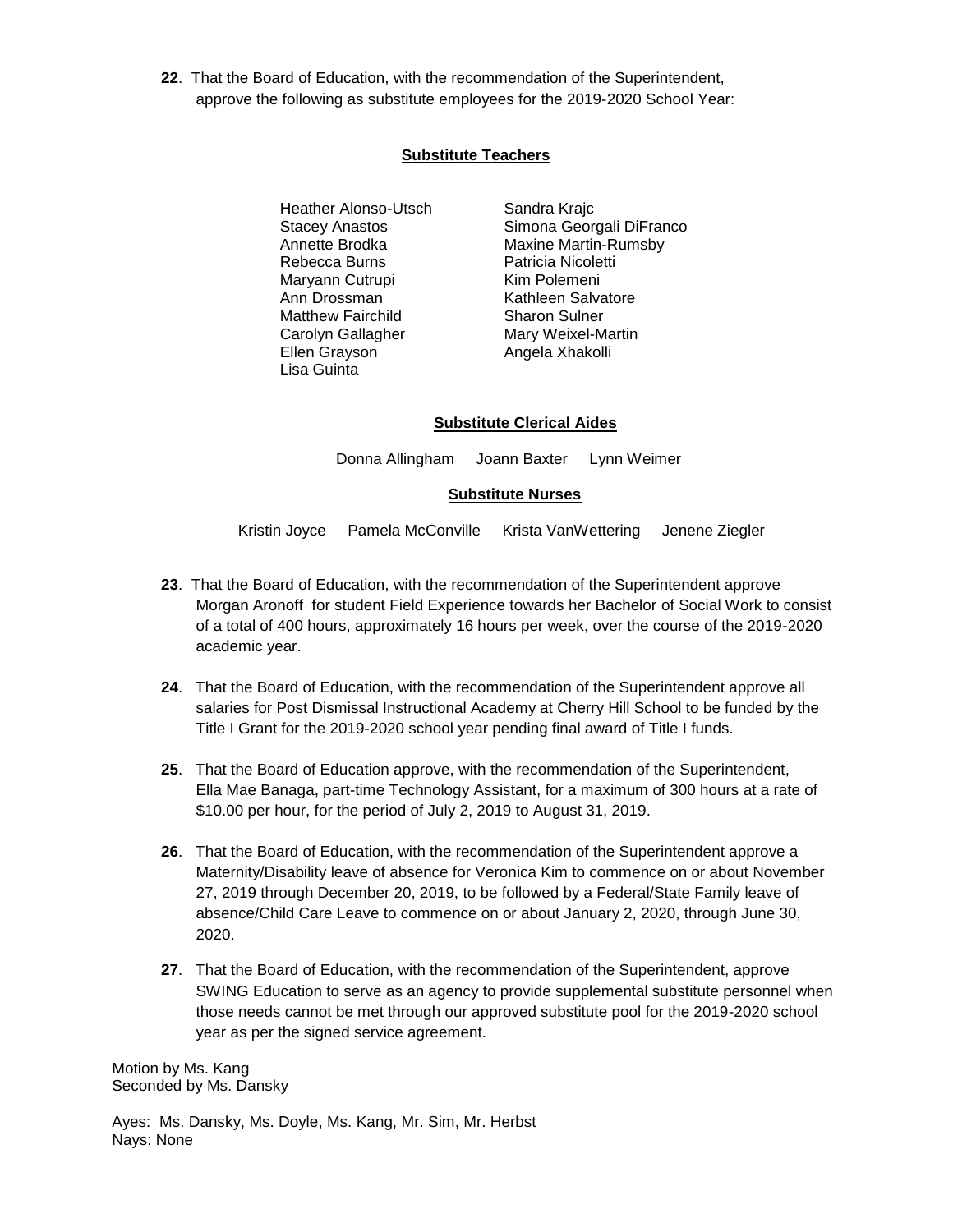# **F. RIVER EDGE SPECIAL EDUCATION**

 **1**. That the River Edge Board of Education approve the following out of district tuition students into the Building Bridges/Building Connections Program for the 2019-2020 school year.

| <b>School District</b> | No. of Classified Students |
|------------------------|----------------------------|
| Tenafly                |                            |
| Rochelle Park          | 2                          |
| Hackensack             |                            |
| <b>New Milford</b>     | 2                          |
| Emerson                | 1                          |
| Ho-Ho-Kus              |                            |
| Edgewater              |                            |
| Oradell                |                            |

- **2**. That the River Edge Board of Education approve the Community Based Instruction Schedule for the 2019-2020 school year. Dates subject to change. (Addendum)
- **3**. **BE IT RESOLVED** That the River Edge Board of Education desires to enter into Joint Purchasing Agreement and will participate as a full member of the Bergen County Region V Council for Special Education for the 2019 - 2020 school year; does hereby accept, adopt and agree to comply with the Region V Bylaws; designates Dr. Tova Ben-Dov, Superintendent, as its representative to Region V; and empowers her to cast all votes and take all other actions necessary to represent its interests in Region V.

The Board further approves the joint bidding and transportation agreements for all River Edge students who are transported through Region V; The Board further approves the joint bidding and/or shared services agreement; including but not limited to student evaluations, student therapies and other student support services; The Board further approves the joint bidding and/or shared services for non-public school services; and The Board further approves the joint bidding and/or shared services for other services as requested to be provided by Region V component districts on as needed basis.

Motion by Ms. Dansky Seconded by Mr. Sim

Ayes: Ms. Dansky, Ms. Doyle, Ms. Kang, Mr. Sim, Mr. Herbst Nays: None

## **G. REGION V ADMINISTRATION & TRANSPORTATION**

- **1**. That the Board of Education approve the bills & claims dated July 2019 totaling \$1,357,557.58 including checks #72290 through #72444.
- **2**. WHEREAS, the River Edge Board of Education (the "Board") is the lead education agency ("LEA") for the Bergen County Region V Council for Special Education ("Region V"); and

WHEREAS, Region V provides shared services for its member districts such as evaluations, direct services, and consultation; and

WHEREAS, as the LEA, the Board must approve the consultant agreements of the providers that Region V utilizes to deliver shared services to its member districts.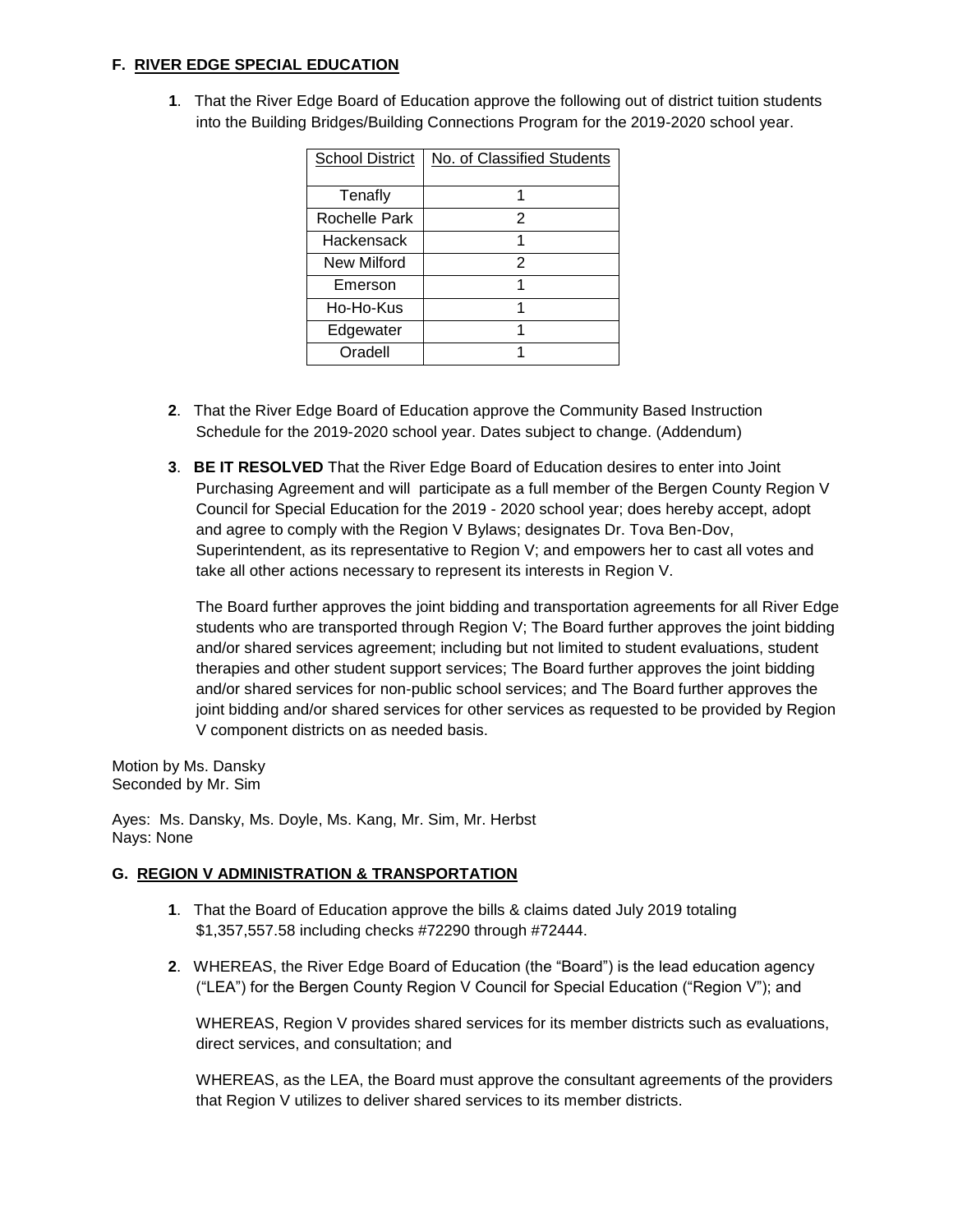NOW THEREFORE, BE IT RESOLVED, that the Board, upon recommendation of the Superintendent, re-approves the consultant agreements of the following Region V Shared Services Consultants, Psychologists, Learning Disabilities Teacher Consultants, Social Workers, Speech Language Specialists, Occupational and Physical Therapists, and Translators to provide evaluations, direct services, and consultation, to non-public and public schools for member districts upon request for the 2019-2020 school year:

| Mary E. Menditto           | Social Worker             | Non-public consultant |
|----------------------------|---------------------------|-----------------------|
| Deena Morris               | Occupational Therapist    | Evaluator             |
| <b>EDL Consultants LLC</b> | Learning Disabilities     | Evaluator             |
|                            | <b>Teacher Consultant</b> |                       |

**3**. BE IT RESOLVED, that the Region V Council for Special Education will provide shared services for its member districts and be it further resolved that the River Edge Board of Education, upon recommendation of the Superintendent, approve the following Region V Transporters for member districts upon request for the 2019-2020 school year:

| NJ Transportation         | Transporter |
|---------------------------|-------------|
| All Points Transport, LLC | Transporter |

**4**. That the Board of Education approve the following Quote Contracts for the 2018-2019 school year.

| Route # | <b>Transporter</b>            | <b>Per Diem</b> |
|---------|-------------------------------|-----------------|
| EQ0519  | Town & Country Bus            | \$149.00        |
| 2736    | <b>Radiant Transportation</b> | \$325.00        |

**5**. That the Board of Education approve the following Renewal Contracts for 2019-2020.

| Route # | <b>Transporter</b>                 | Per         |
|---------|------------------------------------|-------------|
|         |                                    | <b>Diem</b> |
| 2315    | Pro Trans                          | \$198.54    |
| 2325    | Pro Trans                          | \$190.32    |
| 2327    | Pro Trans                          | \$180.00    |
| 2160    | Pro Trans                          | \$272.06    |
| 2161    | Pro Trans                          | \$231.63    |
| 2163    | Pro Trans                          | \$292.71    |
| 2489    | Pro Trans                          | \$323.67    |
| 2708    | Sun Transport                      | \$307.95    |
| 2725    | Sun Transport                      | \$197.83    |
| 2644    | Sun Transport                      | \$135.94    |
| 2204    | <b>Swift Medical Services</b>      | \$237.40    |
| 2370    | <b>Swift Medical Services</b>      | \$166.05    |
| 2480    | <b>Swift Medical Services</b>      | \$214.37    |
| 1611    | <b>Town and Country Bus</b>        | \$204.90    |
| 1855    | <b>Town and Country Bus</b>        | \$201.44    |
| 2368    | <b>Town and Country Bus</b>        | 182.36      |
| S742    | <b>New Start School</b>            | \$226.45    |
|         | Transportation                     |             |
| 2233    | <b>RC Prime Transportation LLC</b> | \$254.64    |
| 2368    | <b>RC Prime Transportation LLC</b> | \$221.05    |
| 2328    | <b>RC Prime Transportation LLC</b> | \$247.82    |